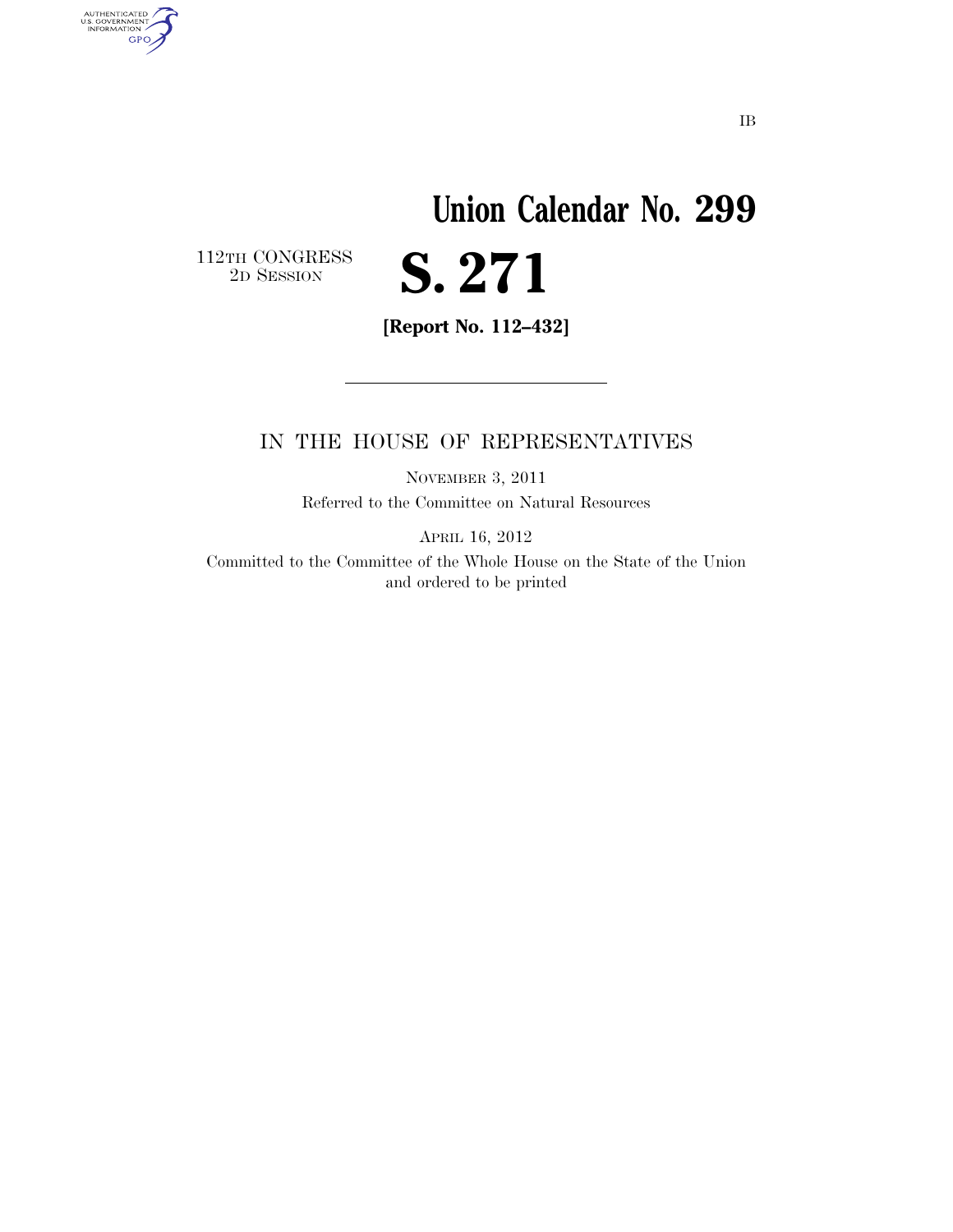## **A BILL**

2

To require the Secretary of Agriculture to enter into a property conveyance with the city of Wallowa, Oregon, and for other purposes.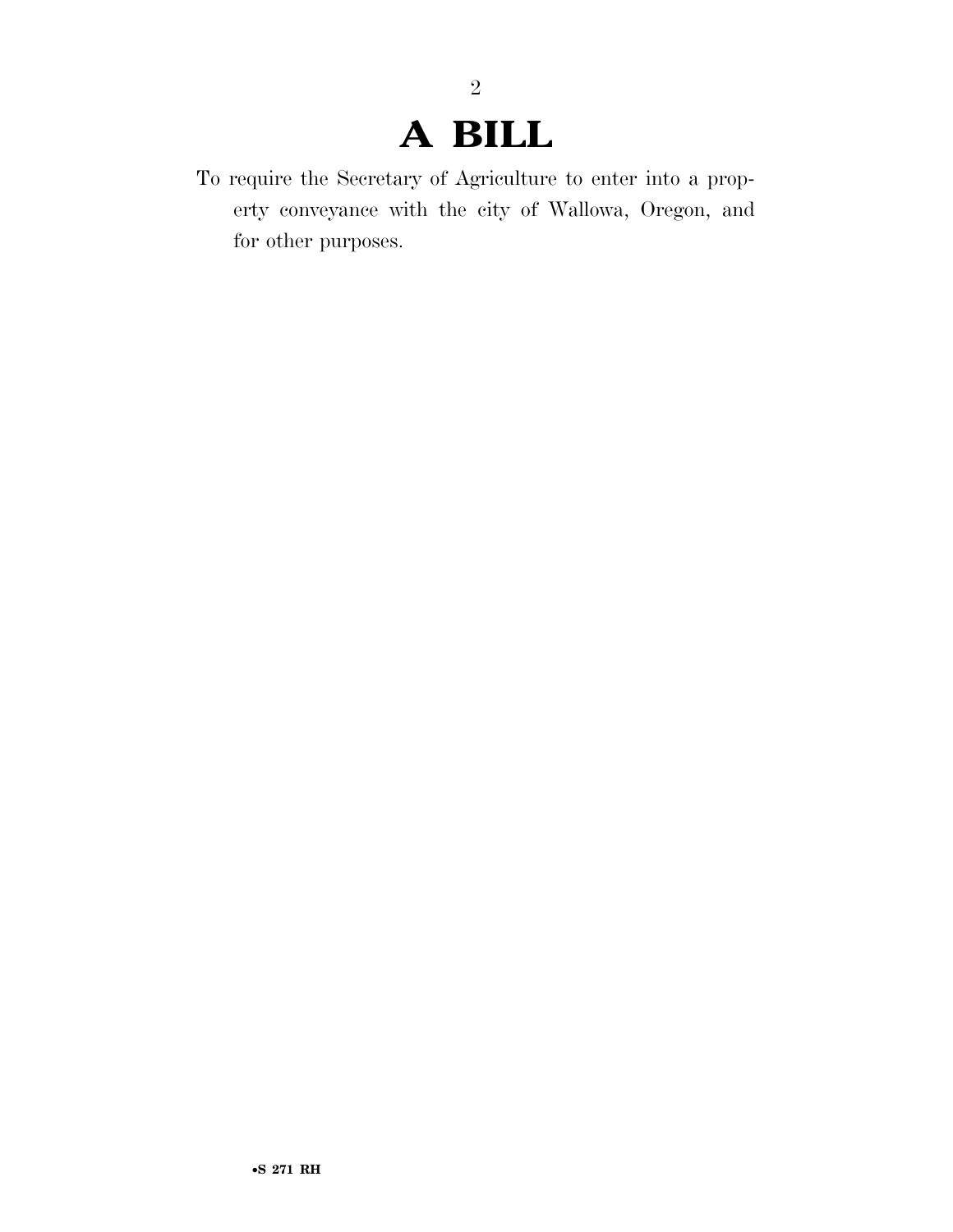| 1              | Be it enacted by the Senate and House of Representa-            |
|----------------|-----------------------------------------------------------------|
| $\overline{2}$ | tives of the United States of America in Congress assembled,    |
| 3              | <b>SECTION 1. SHORT TITLE.</b>                                  |
| 4              | This Act may be cited as the "Wallowa Forest Service"           |
| 5              | Compound Conveyance Act".                                       |
| 6              | SEC. 2. CONVEYANCE TO CITY OF WALLOWA, OREGON.                  |
| 7              | (a) DEFINITIONS.—In this Act:                                   |
| 8              | (1) CITY.—The term "City" means the city of                     |
| 9              | Wallowa, Oregon.                                                |
| 10             | (2) SECRETARY.—The term "Secretary" means                       |
| 11             | the Secretary of Agriculture.                                   |
| 12             | (3) WALLOWA FOREST SERVICE COMPOUND.                            |
| 13             | term "Wallowa Forest Service Compound"<br>The                   |
| 14             | means the approximately 1.11 acres of National                  |
| 15             | Forest System land that—                                        |
| 16             | (A) was donated by the City to the Forest                       |
| 17             | Service on March 18, 1936; and                                  |
| 18             | (B) is located at 602 First Street,                             |
| 19             | Wallowa, Oregon.                                                |
| 20             | (b) CONVEYANCE.—On the request of the City sub-                 |
| 21             | mitted to the Secretary by the date that is not later than      |
| 22             | 1 year after the date of enactment of this Act and subject      |
| 23             | to the provisions of this Act, the Secretary shall convey       |
| 24             | to the City all right, title, and interest of the United States |
| 25             | in and to the Wallowa Forest Service Compound.                  |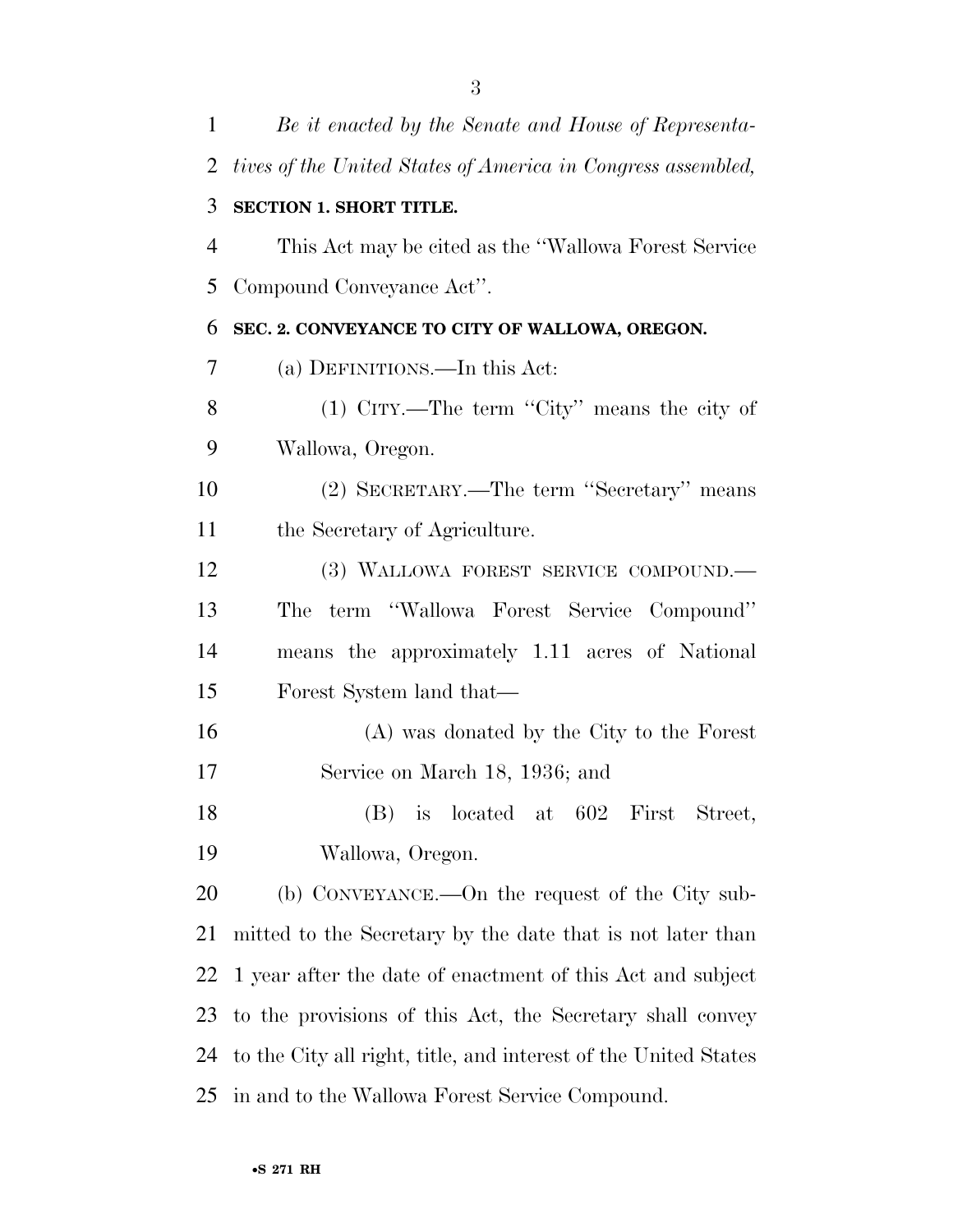(c) CONDITIONS.—The conveyance under subsection (b) shall be— (1) by quitclaim deed; (2) for no consideration; and 5 (3) subject to  $\overline{\phantom{a}}$  (A) valid existing rights; and (B) such terms and conditions as the Sec- retary may require. (d) USE OF WALLOWA FOREST SERVICE COM- POUND.—As a condition of the conveyance under sub- section (b), the City shall— (1) use the Wallowa Forest Service Compound as a historical and cultural interpretation and edu- cation center; (2) ensure that the Wallowa Forest Service Compound is managed by a nonprofit entity; (3) agree to manage the Wallowa Forest Serv- ice Compound with due consideration and protection for the historic values of the Wallowa Forest Service Compound; and (4) pay the reasonable administrative costs as- sociated with the conveyance. (e) REVERSION.—In the quitclaim deed to the City, the Secretary shall provide that the Wallowa Forest Serv-ice Compound shall revert to the Secretary, at the election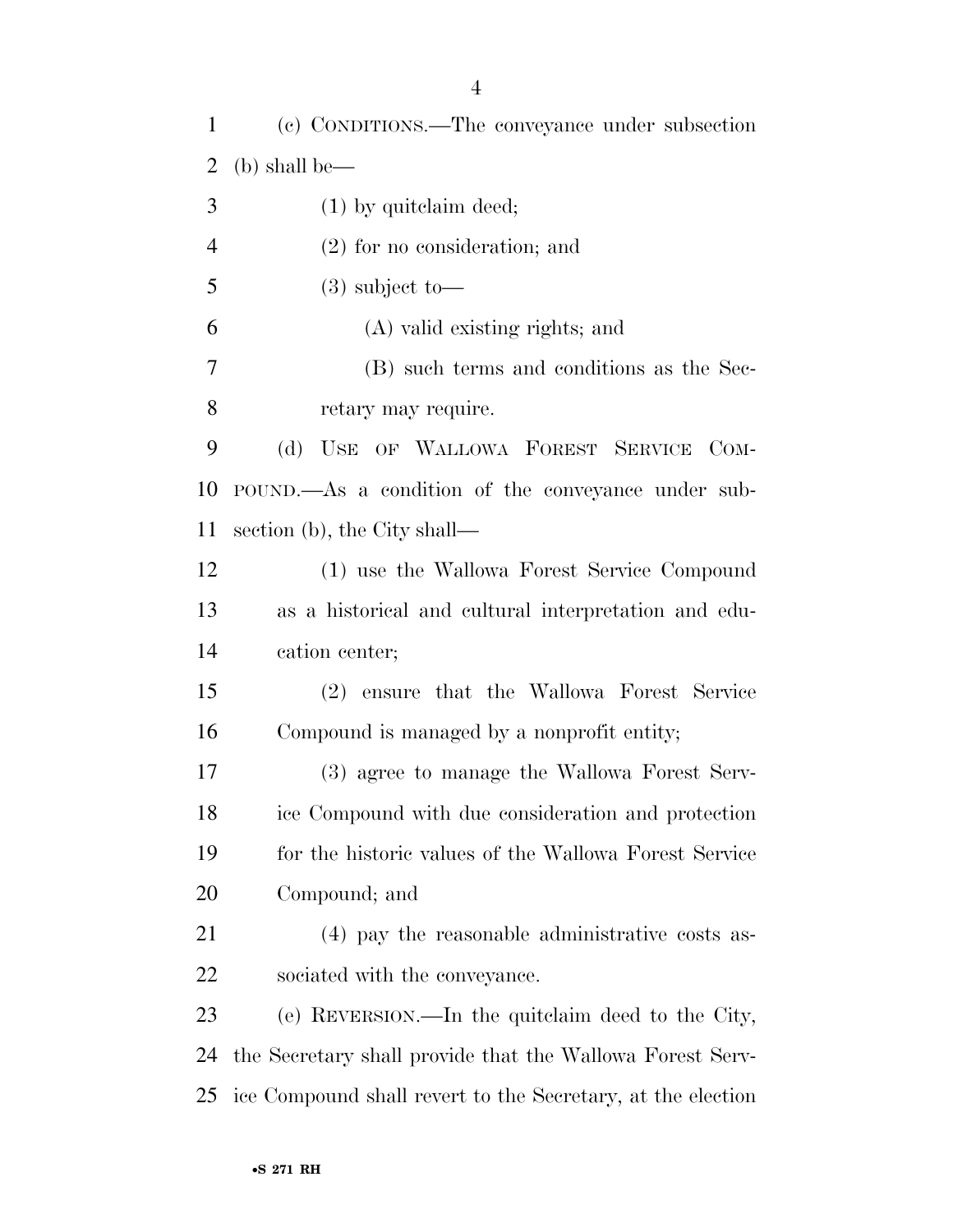- of the Secretary, if any of the conditions under subsection
- (c) or (d) are violated.